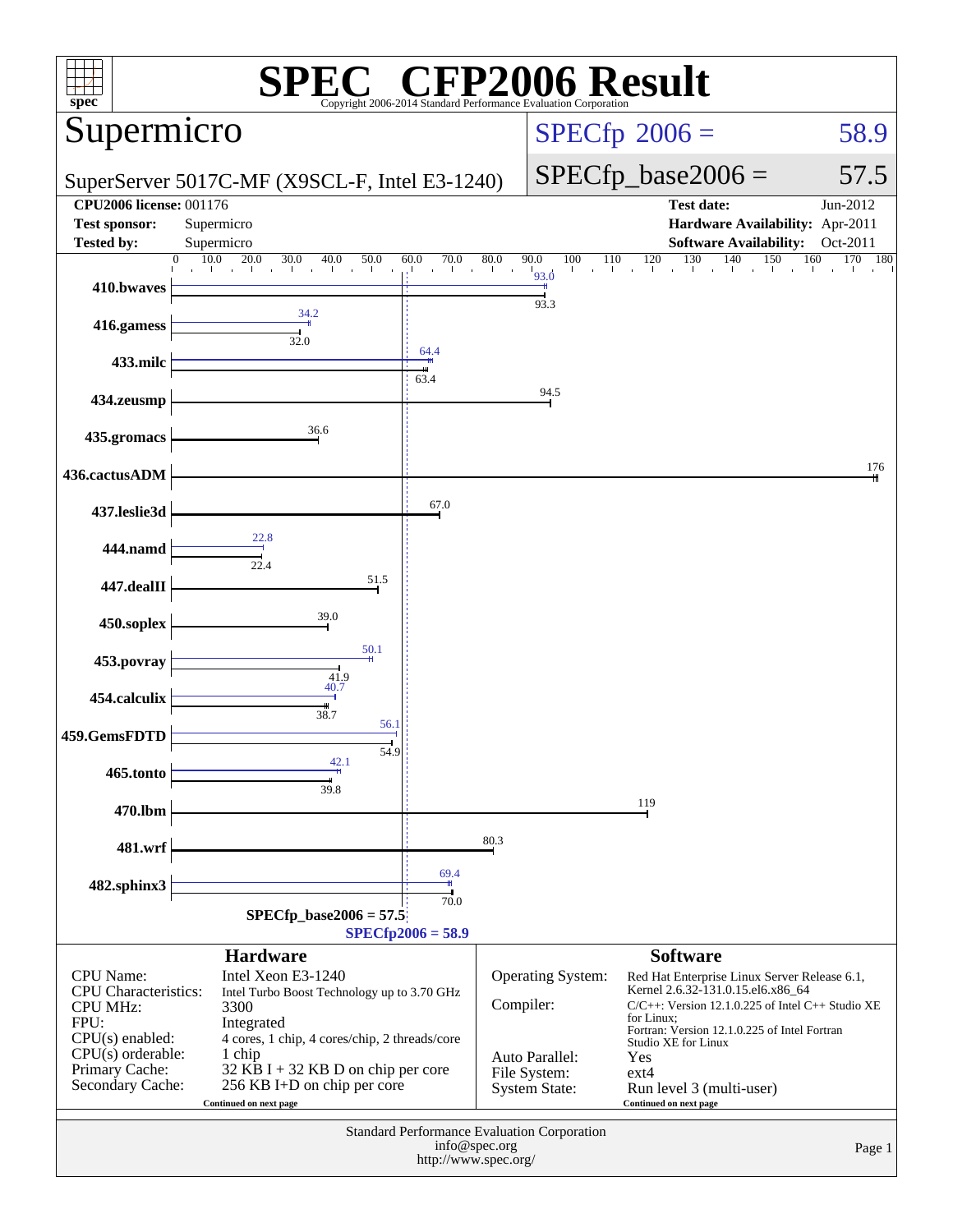

### Supermicro

#### $SPECfp2006 = 58.9$  $SPECfp2006 = 58.9$

SuperServer 5017C-MF (X9SCL-F, Intel E3-1240)

 $SPECTp\_base2006 = 57.5$ 

| <b>CPU2006 license: 001176</b>                                             |                                                                                                                   |                                                            | <b>Test date:</b><br>$Jun-2012$           |
|----------------------------------------------------------------------------|-------------------------------------------------------------------------------------------------------------------|------------------------------------------------------------|-------------------------------------------|
| <b>Test sponsor:</b>                                                       | Supermicro                                                                                                        |                                                            | Hardware Availability: Apr-2011           |
| <b>Tested by:</b>                                                          | Supermicro                                                                                                        |                                                            | <b>Software Availability:</b><br>Oct-2011 |
| L3 Cache:<br>Other Cache:<br>Memory:<br>Disk Subsystem:<br>Other Hardware: | 8 MB I+D on chip per chip<br>None<br>8 GB (2 x 4 GB 2Rx8 PC3-10600E-9, ECC)<br>1 x 1 TB SATA II, 7200 RPM<br>None | <b>Base Pointers:</b><br>Peak Pointers:<br>Other Software: | $64$ -bit<br>$32/64$ -bit<br>None         |

**[Results Table](http://www.spec.org/auto/cpu2006/Docs/result-fields.html#ResultsTable)**

|                        |                                                                                                          |              |                |       | Results Table  |       |                |              |                |              |                |              |
|------------------------|----------------------------------------------------------------------------------------------------------|--------------|----------------|-------|----------------|-------|----------------|--------------|----------------|--------------|----------------|--------------|
| <b>Base</b>            |                                                                                                          |              |                |       | <b>Peak</b>    |       |                |              |                |              |                |              |
| <b>Benchmark</b>       | <b>Seconds</b>                                                                                           | <b>Ratio</b> | <b>Seconds</b> | Ratio | <b>Seconds</b> | Ratio | <b>Seconds</b> | <b>Ratio</b> | <b>Seconds</b> | <b>Ratio</b> | <b>Seconds</b> | <b>Ratio</b> |
| 410.bwaves             | 146                                                                                                      | 93.3         | 146            | 93.3  | 146            | 93.0  | 146            | 93.0         | 146            | 93.0         | 145            | 93.7         |
| $416$ .gamess          | 611                                                                                                      | 32.1         | 612            | 32.0  | 614            | 31.9  | 573            | 34.2         | 568            | 34.4         | 573            | 34.2         |
| $433$ .milc            | 146                                                                                                      | 62.9         | 145            | 63.4  | 144            | 63.8  | 143            | 64.1         | 142            | 64.4         | 141            | 65.0         |
| 434.zeusmp             | 96.3                                                                                                     | 94.5         | 96.2           | 94.5  | 96.4           | 94.4  | 96.3           | 94.5         | 96.2           | 94.5         | 96.4           | 94.4         |
| $435$ .gromacs         | 195                                                                                                      | 36.6         | 195            | 36.6  | 195            | 36.6  | 195            | 36.6         | 195            | 36.6         | 195            | 36.6         |
| 436.cactusADM          | 68.0                                                                                                     | 176          | 67.8           | 176   | 68.2           | 175   | 68.0           | 176          | 67.8           | 176          | 68.2           | 175          |
| 437.leslie3d           | 141                                                                                                      | 66.8         | 140            | 67.0  | 140            | 67.0  | 141            | 66.8         | <b>140</b>     | 67.0         | 140            | 67.0         |
| 444.namd               | 358                                                                                                      | 22.4         | 358            | 22.4  | 357            | 22.5  | 352            | 22.8         | 352            | 22.8         | 352            | 22.8         |
| $ 447 \text{.}$ dealII | 222                                                                                                      | 51.5         | 222            | 51.5  | 223            | 51.3  | 222            | 51.5         | 222            | 51.5         | 223            | 51.3         |
| $450$ .soplex          | 214                                                                                                      | 38.9         | 214            | 39.1  | 214            | 39.0  | 214            | 38.9         | 214            | 39.1         | 214            | <u>39.0</u>  |
| $ 453$ . povray        | 128                                                                                                      | 41.7         | 127            | 41.9  | 127            | 42.0  | 106            | 50.2         | 108            | 49.4         | 106            | 50.1         |
| 454.calculix           | 215                                                                                                      | 38.3         | 213            | 38.7  | 212            | 39.0  | 202            | 40.7         | 202            | 40.9         | 203            | 40.6         |
| 459.GemsFDTD           | 193                                                                                                      | 54.9         | 193            | 54.9  | 193            | 55.0  | 189            | 56.0         | 189            | 56.1         | 189            | 56.1         |
| $ 465$ .tonto          | 247                                                                                                      | 39.8         | 250            | 39.4  | 247            | 39.8  | 234            | 42.1         | 238            | 41.3         | 233            | 42.2         |
| 470.1bm                | 116                                                                                                      | 119          | 116            | 119   | 116            | 119   | 116            | 119          | 116            | 119          | <b>116</b>     | <u>119</u>   |
| 481.wrf                | 139                                                                                                      | 80.3         | 139            | 80.3  | 139            | 80.2  | 139            | 80.3         | 139            | 80.3         | 139            | 80.2         |
| 482.sphinx3            | 279                                                                                                      | 69.9         | 279            | 70.0  | 277            | 70.3  | 283            | 68.9         | 279            | 69.9         | 281            | 69.4         |
|                        | Results appear in the order in which they were run. Bold underlined text indicates a median measurement. |              |                |       |                |       |                |              |                |              |                |              |

#### **[Operating System Notes](http://www.spec.org/auto/cpu2006/Docs/result-fields.html#OperatingSystemNotes)**

 Stack size set to unlimited using "ulimit -s unlimited" Transparent Huge Pages enabled with: echo always > /sys/kernel/mm/redhat\_transparent\_hugepage/enabled

#### **[General Notes](http://www.spec.org/auto/cpu2006/Docs/result-fields.html#GeneralNotes)**

Environment variables set by runspec before the start of the run: KMP\_AFFINITY = "granularity=fine,scatter" LD\_LIBRARY\_PATH = "/usr/cpu2006/libs/32:/usr/cpu2006/libs/64" OMP\_NUM\_THREADS = "4"

 Binaries compiled on a system with 1x Core i7-860 CPU + 8GB memory using RHEL5.5

> Standard Performance Evaluation Corporation [info@spec.org](mailto:info@spec.org) <http://www.spec.org/>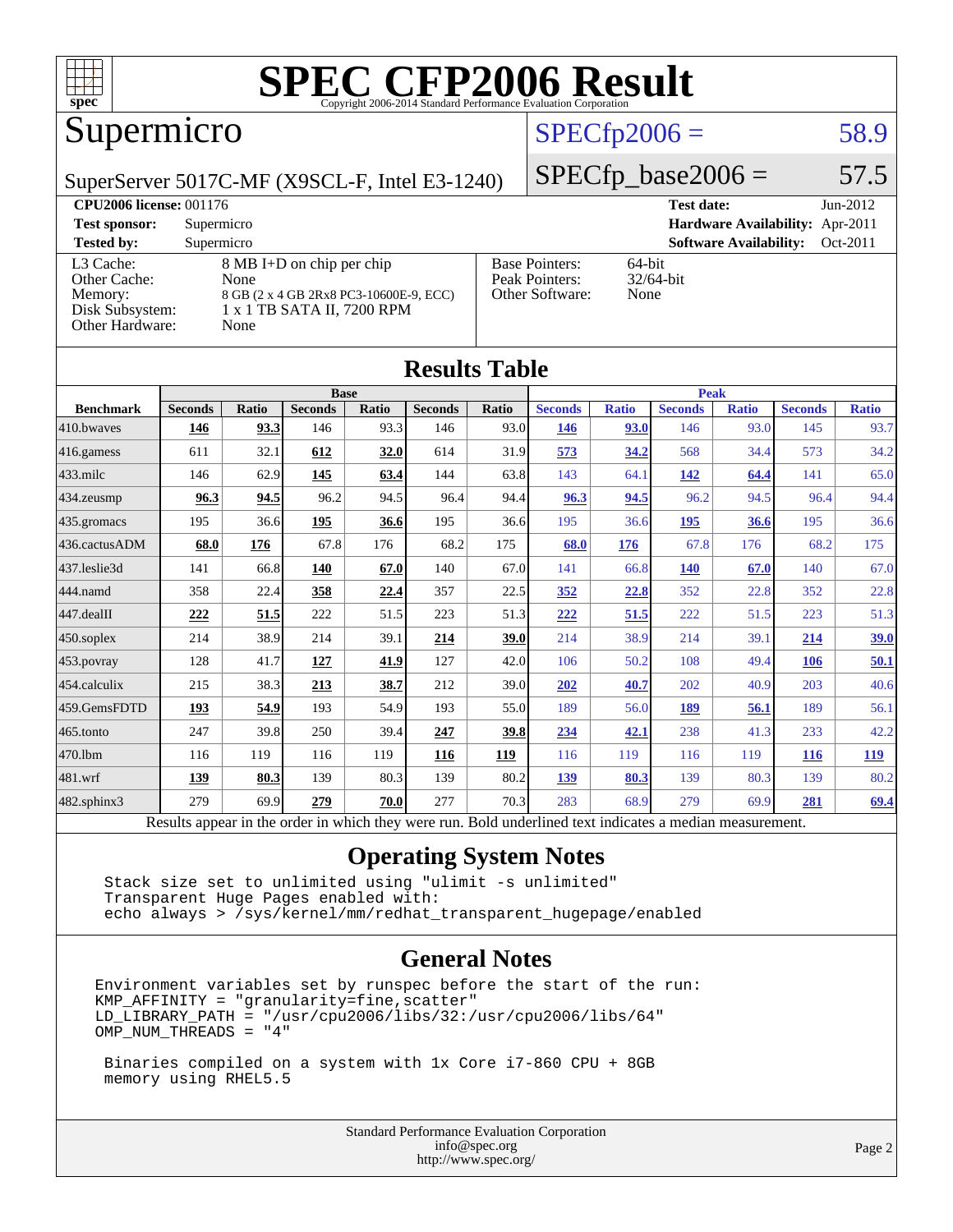

#### Supermicro

 $SPECTp2006 = 58.9$ 

SuperServer 5017C-MF (X9SCL-F, Intel E3-1240)

 $SPECTp\_base2006 = 57.5$ 

**[CPU2006 license:](http://www.spec.org/auto/cpu2006/Docs/result-fields.html#CPU2006license)** 001176 **[Test date:](http://www.spec.org/auto/cpu2006/Docs/result-fields.html#Testdate)** Jun-2012 **[Test sponsor:](http://www.spec.org/auto/cpu2006/Docs/result-fields.html#Testsponsor)** Supermicro **[Hardware Availability:](http://www.spec.org/auto/cpu2006/Docs/result-fields.html#HardwareAvailability)** Apr-2011 **[Tested by:](http://www.spec.org/auto/cpu2006/Docs/result-fields.html#Testedby)** Supermicro **[Software Availability:](http://www.spec.org/auto/cpu2006/Docs/result-fields.html#SoftwareAvailability)** Oct-2011

#### **[Base Compiler Invocation](http://www.spec.org/auto/cpu2006/Docs/result-fields.html#BaseCompilerInvocation)**

[C benchmarks](http://www.spec.org/auto/cpu2006/Docs/result-fields.html#Cbenchmarks):  $\text{icc}$  -m64

[C++ benchmarks:](http://www.spec.org/auto/cpu2006/Docs/result-fields.html#CXXbenchmarks) [icpc -m64](http://www.spec.org/cpu2006/results/res2012q3/cpu2006-20120618-23039.flags.html#user_CXXbase_intel_icpc_64bit_bedb90c1146cab66620883ef4f41a67e)

[Fortran benchmarks](http://www.spec.org/auto/cpu2006/Docs/result-fields.html#Fortranbenchmarks): [ifort -m64](http://www.spec.org/cpu2006/results/res2012q3/cpu2006-20120618-23039.flags.html#user_FCbase_intel_ifort_64bit_ee9d0fb25645d0210d97eb0527dcc06e)

[Benchmarks using both Fortran and C](http://www.spec.org/auto/cpu2006/Docs/result-fields.html#BenchmarksusingbothFortranandC): [icc -m64](http://www.spec.org/cpu2006/results/res2012q3/cpu2006-20120618-23039.flags.html#user_CC_FCbase_intel_icc_64bit_0b7121f5ab7cfabee23d88897260401c) [ifort -m64](http://www.spec.org/cpu2006/results/res2012q3/cpu2006-20120618-23039.flags.html#user_CC_FCbase_intel_ifort_64bit_ee9d0fb25645d0210d97eb0527dcc06e)

#### **[Base Portability Flags](http://www.spec.org/auto/cpu2006/Docs/result-fields.html#BasePortabilityFlags)**

| 410.bwaves: -DSPEC CPU LP64                 |                                                                |
|---------------------------------------------|----------------------------------------------------------------|
| 416.gamess: - DSPEC_CPU_LP64                |                                                                |
| 433.milc: -DSPEC CPU LP64                   |                                                                |
| 434.zeusmp: -DSPEC_CPU_LP64                 |                                                                |
| 435.gromacs: -DSPEC_CPU_LP64 -nofor_main    |                                                                |
| 436.cactusADM: -DSPEC CPU LP64 -nofor main  |                                                                |
| 437.leslie3d: -DSPEC CPU LP64               |                                                                |
| 444.namd: - DSPEC CPU LP64                  |                                                                |
| 447.dealII: -DSPEC CPU LP64                 |                                                                |
| 450.soplex: -DSPEC_CPU_LP64                 |                                                                |
| 453.povray: -DSPEC_CPU_LP64                 |                                                                |
| 454.calculix: - DSPEC CPU LP64 - nofor main |                                                                |
| 459.GemsFDTD: -DSPEC CPU LP64               |                                                                |
| 465.tonto: - DSPEC_CPU LP64                 |                                                                |
| 470.1bm: - DSPEC CPU LP64                   |                                                                |
|                                             | 481.wrf: -DSPEC_CPU_LP64 -DSPEC_CPU_CASE_FLAG -DSPEC_CPU_LINUX |
| 482.sphinx3: -DSPEC_CPU_LP64                |                                                                |
|                                             |                                                                |

#### **[Base Optimization Flags](http://www.spec.org/auto/cpu2006/Docs/result-fields.html#BaseOptimizationFlags)**

[C benchmarks](http://www.spec.org/auto/cpu2006/Docs/result-fields.html#Cbenchmarks): [-xAVX](http://www.spec.org/cpu2006/results/res2012q3/cpu2006-20120618-23039.flags.html#user_CCbase_f-xAVX) [-ipo](http://www.spec.org/cpu2006/results/res2012q3/cpu2006-20120618-23039.flags.html#user_CCbase_f-ipo) [-O3](http://www.spec.org/cpu2006/results/res2012q3/cpu2006-20120618-23039.flags.html#user_CCbase_f-O3) [-no-prec-div](http://www.spec.org/cpu2006/results/res2012q3/cpu2006-20120618-23039.flags.html#user_CCbase_f-no-prec-div) [-static](http://www.spec.org/cpu2006/results/res2012q3/cpu2006-20120618-23039.flags.html#user_CCbase_f-static) [-parallel](http://www.spec.org/cpu2006/results/res2012q3/cpu2006-20120618-23039.flags.html#user_CCbase_f-parallel) [-opt-prefetch](http://www.spec.org/cpu2006/results/res2012q3/cpu2006-20120618-23039.flags.html#user_CCbase_f-opt-prefetch) [-ansi-alias](http://www.spec.org/cpu2006/results/res2012q3/cpu2006-20120618-23039.flags.html#user_CCbase_f-ansi-alias) [C++ benchmarks:](http://www.spec.org/auto/cpu2006/Docs/result-fields.html#CXXbenchmarks) [-xAVX](http://www.spec.org/cpu2006/results/res2012q3/cpu2006-20120618-23039.flags.html#user_CXXbase_f-xAVX) [-ipo](http://www.spec.org/cpu2006/results/res2012q3/cpu2006-20120618-23039.flags.html#user_CXXbase_f-ipo) [-O3](http://www.spec.org/cpu2006/results/res2012q3/cpu2006-20120618-23039.flags.html#user_CXXbase_f-O3) [-no-prec-div](http://www.spec.org/cpu2006/results/res2012q3/cpu2006-20120618-23039.flags.html#user_CXXbase_f-no-prec-div) [-static](http://www.spec.org/cpu2006/results/res2012q3/cpu2006-20120618-23039.flags.html#user_CXXbase_f-static) [-opt-prefetch](http://www.spec.org/cpu2006/results/res2012q3/cpu2006-20120618-23039.flags.html#user_CXXbase_f-opt-prefetch) [-ansi-alias](http://www.spec.org/cpu2006/results/res2012q3/cpu2006-20120618-23039.flags.html#user_CXXbase_f-ansi-alias) [Fortran benchmarks](http://www.spec.org/auto/cpu2006/Docs/result-fields.html#Fortranbenchmarks): [-xAVX](http://www.spec.org/cpu2006/results/res2012q3/cpu2006-20120618-23039.flags.html#user_FCbase_f-xAVX) [-ipo](http://www.spec.org/cpu2006/results/res2012q3/cpu2006-20120618-23039.flags.html#user_FCbase_f-ipo) [-O3](http://www.spec.org/cpu2006/results/res2012q3/cpu2006-20120618-23039.flags.html#user_FCbase_f-O3) [-no-prec-div](http://www.spec.org/cpu2006/results/res2012q3/cpu2006-20120618-23039.flags.html#user_FCbase_f-no-prec-div) [-static](http://www.spec.org/cpu2006/results/res2012q3/cpu2006-20120618-23039.flags.html#user_FCbase_f-static) [-parallel](http://www.spec.org/cpu2006/results/res2012q3/cpu2006-20120618-23039.flags.html#user_FCbase_f-parallel) [-opt-prefetch](http://www.spec.org/cpu2006/results/res2012q3/cpu2006-20120618-23039.flags.html#user_FCbase_f-opt-prefetch) [Benchmarks using both Fortran and C](http://www.spec.org/auto/cpu2006/Docs/result-fields.html#BenchmarksusingbothFortranandC): [-xAVX](http://www.spec.org/cpu2006/results/res2012q3/cpu2006-20120618-23039.flags.html#user_CC_FCbase_f-xAVX) [-ipo](http://www.spec.org/cpu2006/results/res2012q3/cpu2006-20120618-23039.flags.html#user_CC_FCbase_f-ipo) [-O3](http://www.spec.org/cpu2006/results/res2012q3/cpu2006-20120618-23039.flags.html#user_CC_FCbase_f-O3) [-no-prec-div](http://www.spec.org/cpu2006/results/res2012q3/cpu2006-20120618-23039.flags.html#user_CC_FCbase_f-no-prec-div) [-static](http://www.spec.org/cpu2006/results/res2012q3/cpu2006-20120618-23039.flags.html#user_CC_FCbase_f-static) [-parallel](http://www.spec.org/cpu2006/results/res2012q3/cpu2006-20120618-23039.flags.html#user_CC_FCbase_f-parallel) [-opt-prefetch](http://www.spec.org/cpu2006/results/res2012q3/cpu2006-20120618-23039.flags.html#user_CC_FCbase_f-opt-prefetch) [-ansi-alias](http://www.spec.org/cpu2006/results/res2012q3/cpu2006-20120618-23039.flags.html#user_CC_FCbase_f-ansi-alias)

| <b>Standard Performance Evaluation Corporation</b> |  |
|----------------------------------------------------|--|
| info@spec.org                                      |  |
| http://www.spec.org/                               |  |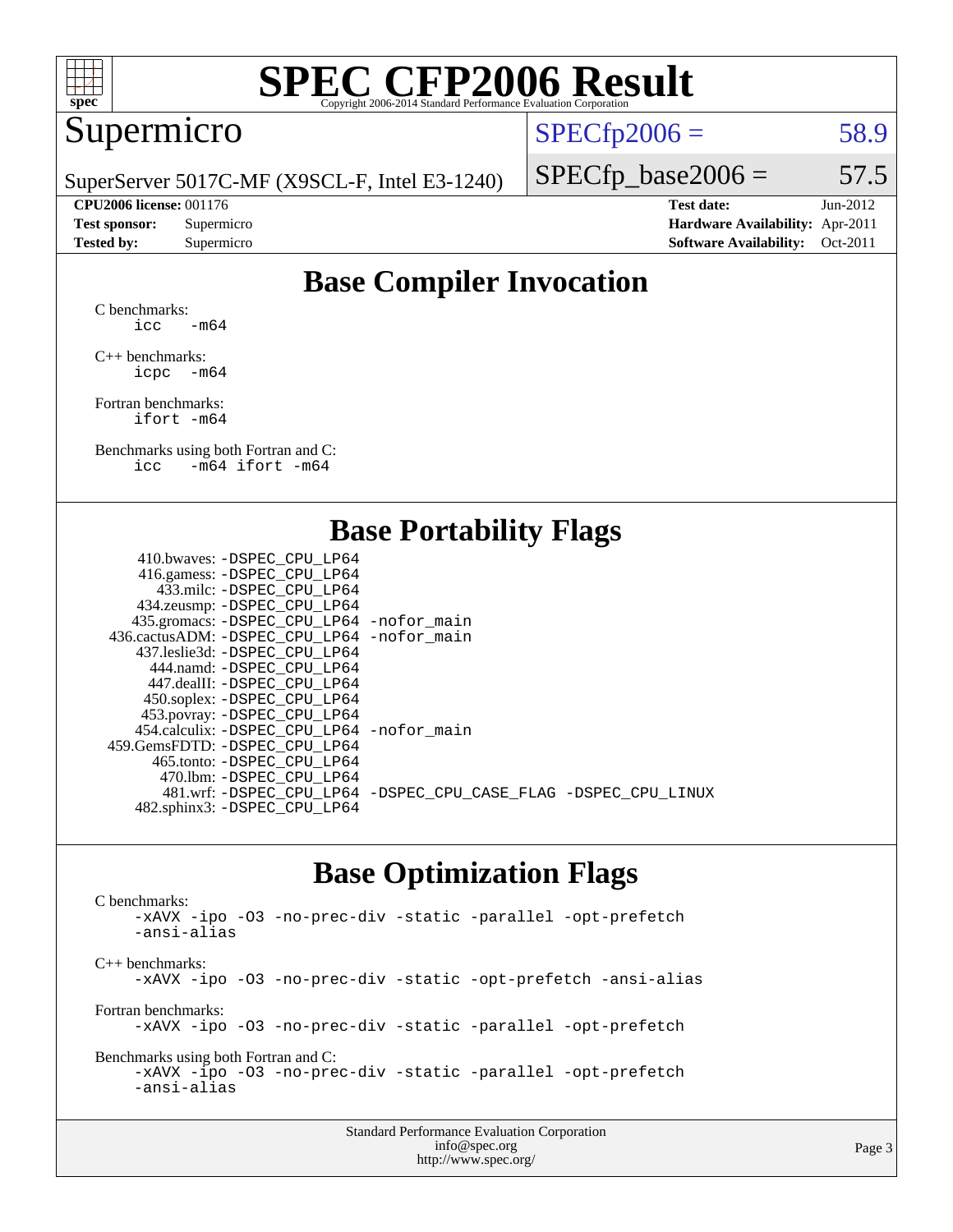

#### Supermicro

 $SPECTp2006 = 58.9$ 

SuperServer 5017C-MF (X9SCL-F, Intel E3-1240)

 $SPECTp\_base2006 = 57.5$ 

**[CPU2006 license:](http://www.spec.org/auto/cpu2006/Docs/result-fields.html#CPU2006license)** 001176 **[Test date:](http://www.spec.org/auto/cpu2006/Docs/result-fields.html#Testdate)** Jun-2012 **[Test sponsor:](http://www.spec.org/auto/cpu2006/Docs/result-fields.html#Testsponsor)** Supermicro **[Hardware Availability:](http://www.spec.org/auto/cpu2006/Docs/result-fields.html#HardwareAvailability)** Apr-2011 **[Tested by:](http://www.spec.org/auto/cpu2006/Docs/result-fields.html#Testedby)** Supermicro **[Software Availability:](http://www.spec.org/auto/cpu2006/Docs/result-fields.html#SoftwareAvailability)** Oct-2011

#### **[Peak Compiler Invocation](http://www.spec.org/auto/cpu2006/Docs/result-fields.html#PeakCompilerInvocation)**

[C benchmarks](http://www.spec.org/auto/cpu2006/Docs/result-fields.html#Cbenchmarks):  $\text{icc}$   $-\text{m64}$ 

[C++ benchmarks:](http://www.spec.org/auto/cpu2006/Docs/result-fields.html#CXXbenchmarks) [icpc -m64](http://www.spec.org/cpu2006/results/res2012q3/cpu2006-20120618-23039.flags.html#user_CXXpeak_intel_icpc_64bit_bedb90c1146cab66620883ef4f41a67e)

[Fortran benchmarks](http://www.spec.org/auto/cpu2006/Docs/result-fields.html#Fortranbenchmarks): [ifort -m64](http://www.spec.org/cpu2006/results/res2012q3/cpu2006-20120618-23039.flags.html#user_FCpeak_intel_ifort_64bit_ee9d0fb25645d0210d97eb0527dcc06e)

[Benchmarks using both Fortran and C](http://www.spec.org/auto/cpu2006/Docs/result-fields.html#BenchmarksusingbothFortranandC): [icc -m64](http://www.spec.org/cpu2006/results/res2012q3/cpu2006-20120618-23039.flags.html#user_CC_FCpeak_intel_icc_64bit_0b7121f5ab7cfabee23d88897260401c) [ifort -m64](http://www.spec.org/cpu2006/results/res2012q3/cpu2006-20120618-23039.flags.html#user_CC_FCpeak_intel_ifort_64bit_ee9d0fb25645d0210d97eb0527dcc06e)

#### **[Peak Portability Flags](http://www.spec.org/auto/cpu2006/Docs/result-fields.html#PeakPortabilityFlags)**

Same as Base Portability Flags

### **[Peak Optimization Flags](http://www.spec.org/auto/cpu2006/Docs/result-fields.html#PeakOptimizationFlags)**

[C benchmarks](http://www.spec.org/auto/cpu2006/Docs/result-fields.html#Cbenchmarks):

 433.milc: [-xAVX](http://www.spec.org/cpu2006/results/res2012q3/cpu2006-20120618-23039.flags.html#user_peakPASS2_CFLAGSPASS2_LDFLAGS433_milc_f-xAVX)(pass 2) [-prof-gen](http://www.spec.org/cpu2006/results/res2012q3/cpu2006-20120618-23039.flags.html#user_peakPASS1_CFLAGSPASS1_LDFLAGS433_milc_prof_gen_e43856698f6ca7b7e442dfd80e94a8fc)(pass 1) [-ipo](http://www.spec.org/cpu2006/results/res2012q3/cpu2006-20120618-23039.flags.html#user_peakPASS2_CFLAGSPASS2_LDFLAGS433_milc_f-ipo)(pass 2) [-O3](http://www.spec.org/cpu2006/results/res2012q3/cpu2006-20120618-23039.flags.html#user_peakPASS2_CFLAGSPASS2_LDFLAGS433_milc_f-O3)(pass 2) [-no-prec-div](http://www.spec.org/cpu2006/results/res2012q3/cpu2006-20120618-23039.flags.html#user_peakPASS2_CFLAGSPASS2_LDFLAGS433_milc_f-no-prec-div)(pass 2) [-prof-use](http://www.spec.org/cpu2006/results/res2012q3/cpu2006-20120618-23039.flags.html#user_peakPASS2_CFLAGSPASS2_LDFLAGS433_milc_prof_use_bccf7792157ff70d64e32fe3e1250b55)(pass 2) [-static](http://www.spec.org/cpu2006/results/res2012q3/cpu2006-20120618-23039.flags.html#user_peakOPTIMIZE433_milc_f-static) [-auto-ilp32](http://www.spec.org/cpu2006/results/res2012q3/cpu2006-20120618-23039.flags.html#user_peakCOPTIMIZE433_milc_f-auto-ilp32) [-ansi-alias](http://www.spec.org/cpu2006/results/res2012q3/cpu2006-20120618-23039.flags.html#user_peakCOPTIMIZE433_milc_f-ansi-alias)

 $470.$ lbm: basepeak = yes

 482.sphinx3: [-xAVX](http://www.spec.org/cpu2006/results/res2012q3/cpu2006-20120618-23039.flags.html#user_peakOPTIMIZE482_sphinx3_f-xAVX) [-ipo](http://www.spec.org/cpu2006/results/res2012q3/cpu2006-20120618-23039.flags.html#user_peakOPTIMIZE482_sphinx3_f-ipo) [-O3](http://www.spec.org/cpu2006/results/res2012q3/cpu2006-20120618-23039.flags.html#user_peakOPTIMIZE482_sphinx3_f-O3) [-no-prec-div](http://www.spec.org/cpu2006/results/res2012q3/cpu2006-20120618-23039.flags.html#user_peakOPTIMIZE482_sphinx3_f-no-prec-div) [-unroll2](http://www.spec.org/cpu2006/results/res2012q3/cpu2006-20120618-23039.flags.html#user_peakCOPTIMIZE482_sphinx3_f-unroll_784dae83bebfb236979b41d2422d7ec2) [-ansi-alias](http://www.spec.org/cpu2006/results/res2012q3/cpu2006-20120618-23039.flags.html#user_peakCOPTIMIZE482_sphinx3_f-ansi-alias) [-parallel](http://www.spec.org/cpu2006/results/res2012q3/cpu2006-20120618-23039.flags.html#user_peakCOPTIMIZE482_sphinx3_f-parallel)

[C++ benchmarks:](http://www.spec.org/auto/cpu2006/Docs/result-fields.html#CXXbenchmarks)

 444.namd: [-xAVX](http://www.spec.org/cpu2006/results/res2012q3/cpu2006-20120618-23039.flags.html#user_peakPASS2_CXXFLAGSPASS2_LDFLAGS444_namd_f-xAVX)(pass 2) [-prof-gen](http://www.spec.org/cpu2006/results/res2012q3/cpu2006-20120618-23039.flags.html#user_peakPASS1_CXXFLAGSPASS1_LDFLAGS444_namd_prof_gen_e43856698f6ca7b7e442dfd80e94a8fc)(pass 1) [-ipo](http://www.spec.org/cpu2006/results/res2012q3/cpu2006-20120618-23039.flags.html#user_peakPASS2_CXXFLAGSPASS2_LDFLAGS444_namd_f-ipo)(pass 2) [-O3](http://www.spec.org/cpu2006/results/res2012q3/cpu2006-20120618-23039.flags.html#user_peakPASS2_CXXFLAGSPASS2_LDFLAGS444_namd_f-O3)(pass 2) [-no-prec-div](http://www.spec.org/cpu2006/results/res2012q3/cpu2006-20120618-23039.flags.html#user_peakPASS2_CXXFLAGSPASS2_LDFLAGS444_namd_f-no-prec-div)(pass 2) [-prof-use](http://www.spec.org/cpu2006/results/res2012q3/cpu2006-20120618-23039.flags.html#user_peakPASS2_CXXFLAGSPASS2_LDFLAGS444_namd_prof_use_bccf7792157ff70d64e32fe3e1250b55)(pass 2) [-fno-alias](http://www.spec.org/cpu2006/results/res2012q3/cpu2006-20120618-23039.flags.html#user_peakCXXOPTIMIZEOPTIMIZE444_namd_f-no-alias_694e77f6c5a51e658e82ccff53a9e63a) [-auto-ilp32](http://www.spec.org/cpu2006/results/res2012q3/cpu2006-20120618-23039.flags.html#user_peakCXXOPTIMIZE444_namd_f-auto-ilp32)

447.dealII: basepeak = yes

450.soplex: basepeak = yes

 453.povray: [-xAVX](http://www.spec.org/cpu2006/results/res2012q3/cpu2006-20120618-23039.flags.html#user_peakPASS2_CXXFLAGSPASS2_LDFLAGS453_povray_f-xAVX)(pass 2) [-prof-gen](http://www.spec.org/cpu2006/results/res2012q3/cpu2006-20120618-23039.flags.html#user_peakPASS1_CXXFLAGSPASS1_LDFLAGS453_povray_prof_gen_e43856698f6ca7b7e442dfd80e94a8fc)(pass 1) [-ipo](http://www.spec.org/cpu2006/results/res2012q3/cpu2006-20120618-23039.flags.html#user_peakPASS2_CXXFLAGSPASS2_LDFLAGS453_povray_f-ipo)(pass 2) [-O3](http://www.spec.org/cpu2006/results/res2012q3/cpu2006-20120618-23039.flags.html#user_peakPASS2_CXXFLAGSPASS2_LDFLAGS453_povray_f-O3)(pass 2) [-no-prec-div](http://www.spec.org/cpu2006/results/res2012q3/cpu2006-20120618-23039.flags.html#user_peakPASS2_CXXFLAGSPASS2_LDFLAGS453_povray_f-no-prec-div)(pass 2) [-prof-use](http://www.spec.org/cpu2006/results/res2012q3/cpu2006-20120618-23039.flags.html#user_peakPASS2_CXXFLAGSPASS2_LDFLAGS453_povray_prof_use_bccf7792157ff70d64e32fe3e1250b55)(pass 2) [-unroll4](http://www.spec.org/cpu2006/results/res2012q3/cpu2006-20120618-23039.flags.html#user_peakCXXOPTIMIZE453_povray_f-unroll_4e5e4ed65b7fd20bdcd365bec371b81f) [-ansi-alias](http://www.spec.org/cpu2006/results/res2012q3/cpu2006-20120618-23039.flags.html#user_peakCXXOPTIMIZE453_povray_f-ansi-alias)

[Fortran benchmarks](http://www.spec.org/auto/cpu2006/Docs/result-fields.html#Fortranbenchmarks):

 410.bwaves: [-xAVX](http://www.spec.org/cpu2006/results/res2012q3/cpu2006-20120618-23039.flags.html#user_peakOPTIMIZE410_bwaves_f-xAVX) [-ipo](http://www.spec.org/cpu2006/results/res2012q3/cpu2006-20120618-23039.flags.html#user_peakOPTIMIZE410_bwaves_f-ipo) [-O3](http://www.spec.org/cpu2006/results/res2012q3/cpu2006-20120618-23039.flags.html#user_peakOPTIMIZE410_bwaves_f-O3) [-no-prec-div](http://www.spec.org/cpu2006/results/res2012q3/cpu2006-20120618-23039.flags.html#user_peakOPTIMIZE410_bwaves_f-no-prec-div) [-opt-prefetch](http://www.spec.org/cpu2006/results/res2012q3/cpu2006-20120618-23039.flags.html#user_peakOPTIMIZE410_bwaves_f-opt-prefetch) [-parallel](http://www.spec.org/cpu2006/results/res2012q3/cpu2006-20120618-23039.flags.html#user_peakOPTIMIZE410_bwaves_f-parallel) [-static](http://www.spec.org/cpu2006/results/res2012q3/cpu2006-20120618-23039.flags.html#user_peakOPTIMIZE410_bwaves_f-static)

Continued on next page

Standard Performance Evaluation Corporation [info@spec.org](mailto:info@spec.org) <http://www.spec.org/>

Page 4